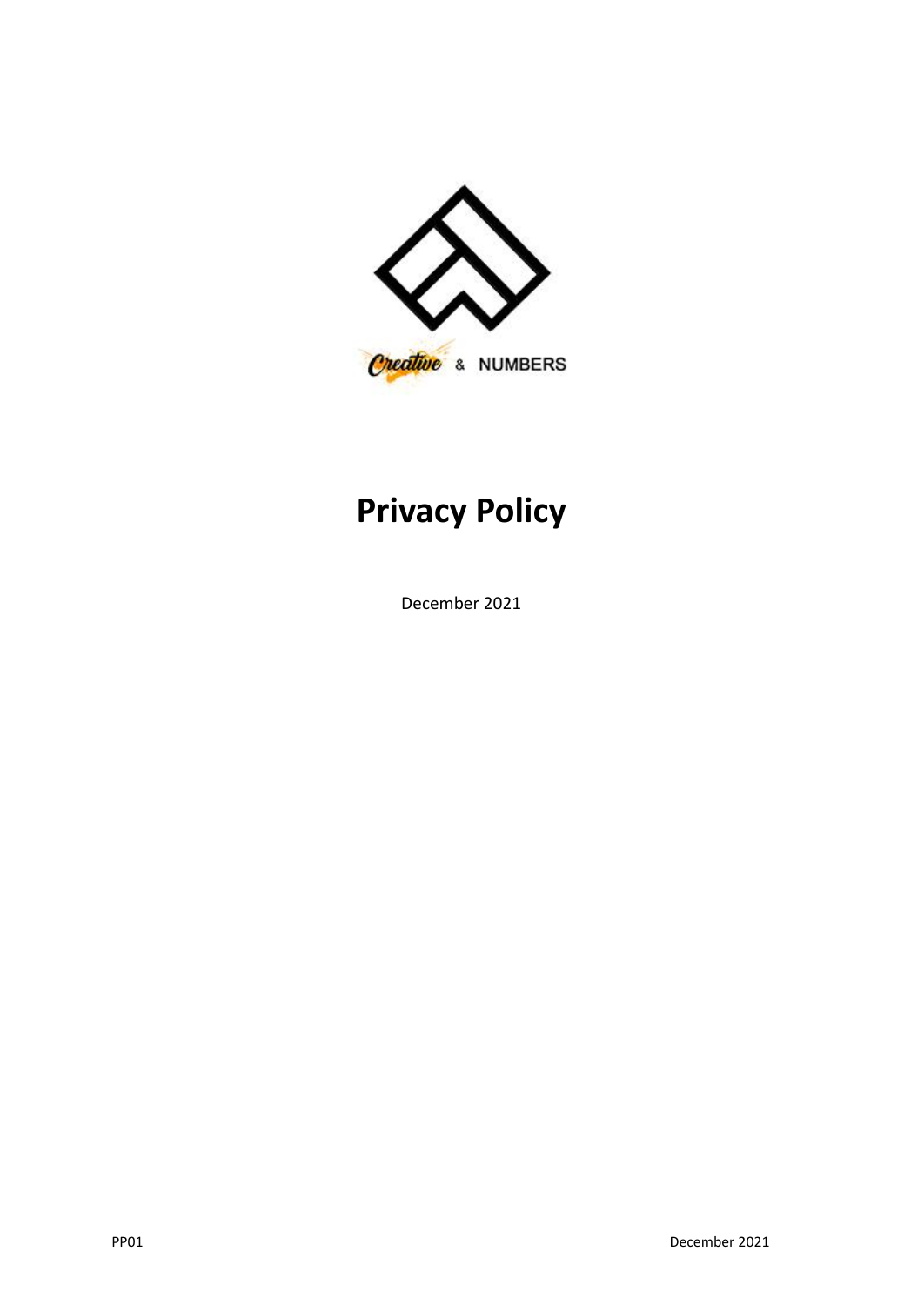# **Creative and Numbers Privacy Policy**

This privacy policy sets out how Creative and Numbers uses and protects any information that you give Creative and Numbers when you use our website or portals.

Creative and Numbers is committed to ensuring that your privacy is protected. Should we ask you to provide certain information by which you can be identified when using our website or portal, then you can be assured that it will only be used in accordance with this privacy statement.

Creative and Numbers may change this policy by updating this page. You should check this page from time to time to ensure that you are happy with any changes. This policy is effective from 25<sup>th</sup> May 2018.

## **What we collect**

We may collect the following information:

- name and job title
- contact information including email address
- demographic information such as postcode, preferences and interests
- other information relevant to customer surveys and/or offers

#### **What we do with the information we gather**

We require this information to understand your needs and provide you with a better service, and in particular for the following reasons:

- Internal record keeping.
- We may use the information to improve our products and services.
- From time to time, we may also use your information to contact you for a customer relations conversation. We may contact you by email or telephone. We may use the information to customise the website or portal according to your interests.

#### **Your Rights**

Under the General Data Protection Regulation, you have certain rights regarding your data.

- You have the right to ask us for a copy of any data we hold about you.
- You have a right to have any data that is incorrect, corrected.
- You have the right to require us to restrict processing of your personal data.
- You have the right to have your data provided to you to take elsewhere in a suitable format.
- You have the right to have your data deleted in certain circumstances.
- You have the right to lodge a complaint about the use of your data with the Information Commissioner.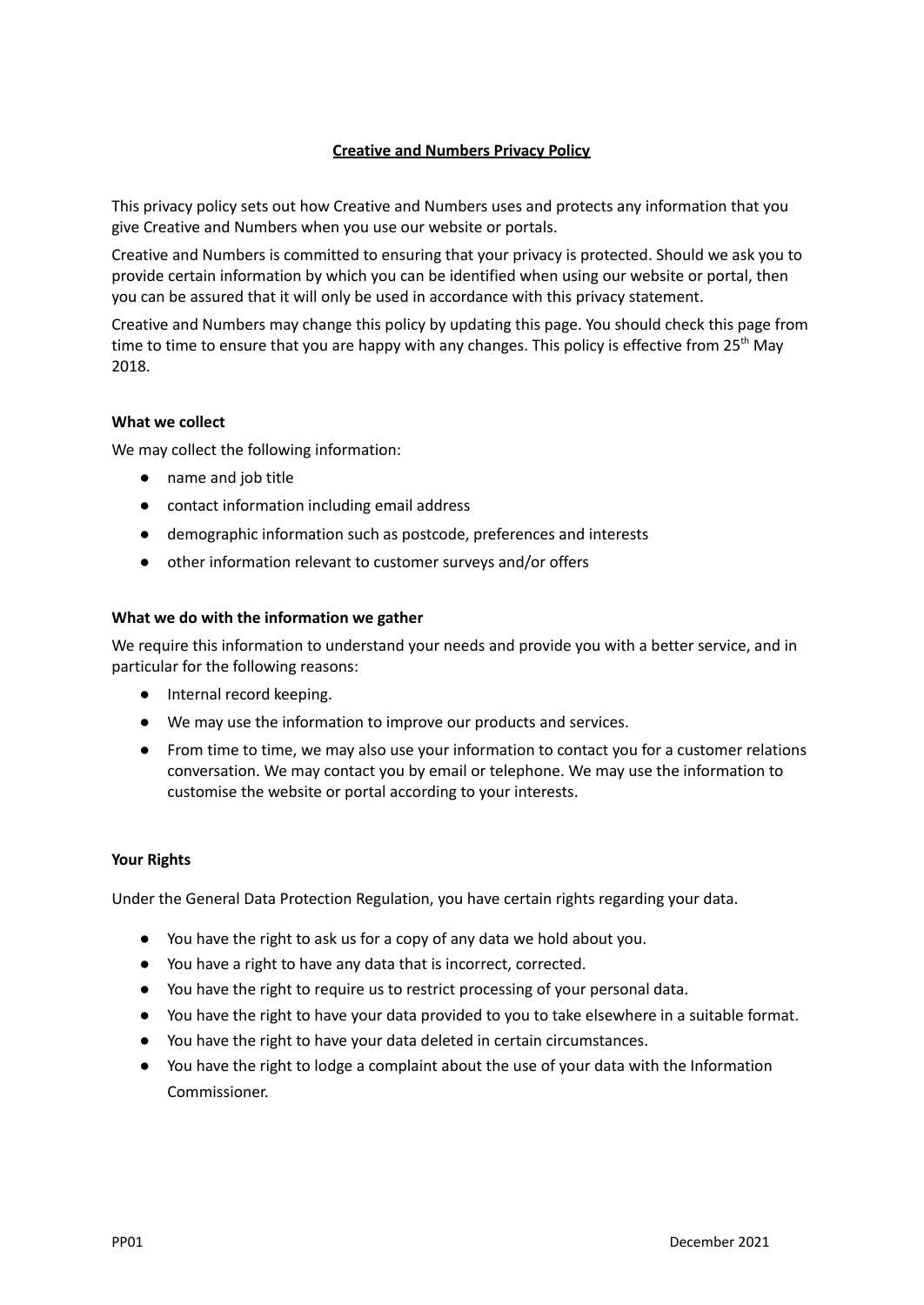## **Security**

We are committed to ensuring that your information is secure. In order to prevent unauthorised access or disclosure, we have put in place suitable physical, electronic and managerial procedures to safeguard and secure the information we collect online.

#### **How we use cookies**

A cookie is a small file which asks permission to be placed on your computer's hard drive. Once you agree, the file is added and the cookie helps analyse web traffic or lets you know when you visit a particular site. Cookies allow web applications to respond to you as an individual. The web application can tailor its operations to your needs, likes and dislikes by gathering and remembering information about your preferences.

We use traffic log cookies to identify which pages are being used. This helps us analyse data about web page traffic and improve our website in order to tailor it to customer needs. We only use this information for statistical analysis purposes and then the data is removed from the system.

Overall, cookies help us provide you with a better website, by enabling us to monitor which pages you find useful and which you do not. A cookie in no way gives us access to your computer or any information about you, other than the data you choose to share with us.

You can choose to accept or decline cookies. Most web browsers automatically accept cookies, but you can usually modify your browser setting to decline cookies if you prefer. This may prevent you from taking full advantage of the website.

#### **Links to other websites**

Our website may contain links to other websites of interest. However, once you have used these links to leave our site, you should note that we do not have any control over that other website. Therefore, we cannot be responsible for the protection and privacy of any information which you provide whilst visiting such sites and such sites are not governed by this privacy policy. You should exercise caution and look at the privacy policy applicable to the website in question.

#### **Controlling your personal information**

We will not sell, distribute or lease your personal information to third parties unless we have your permission or are required by law to do so. If you believe that any information we are holding on you is incorrect or incomplete, please email us as soon as possible, at the above address. We will promptly correct any information found to be incorrect.

#### **Data Retention**

The Creative and Numbers retention period applies to all client data associated with transcription and notetaking held within our secure portal. All audio files will automatically be deleted 3 months after the project close date and formatted transcriptions after 12 months. Please ensure data is retrieved within the retention period as once deleted there won't be any scope for Creative and Numbers to retrieve it or Creative and Numbers cannot be held responsible for lost data.

We will keep your information until we no longer have any need to communicate with you. Where you have made a request for the supply of services, we are processing this data because we have a contract between us, we also have a legal obligation to maintain financial information. If there is a period of inactivity on your account of 24 months, then you will be sent an email requesting your